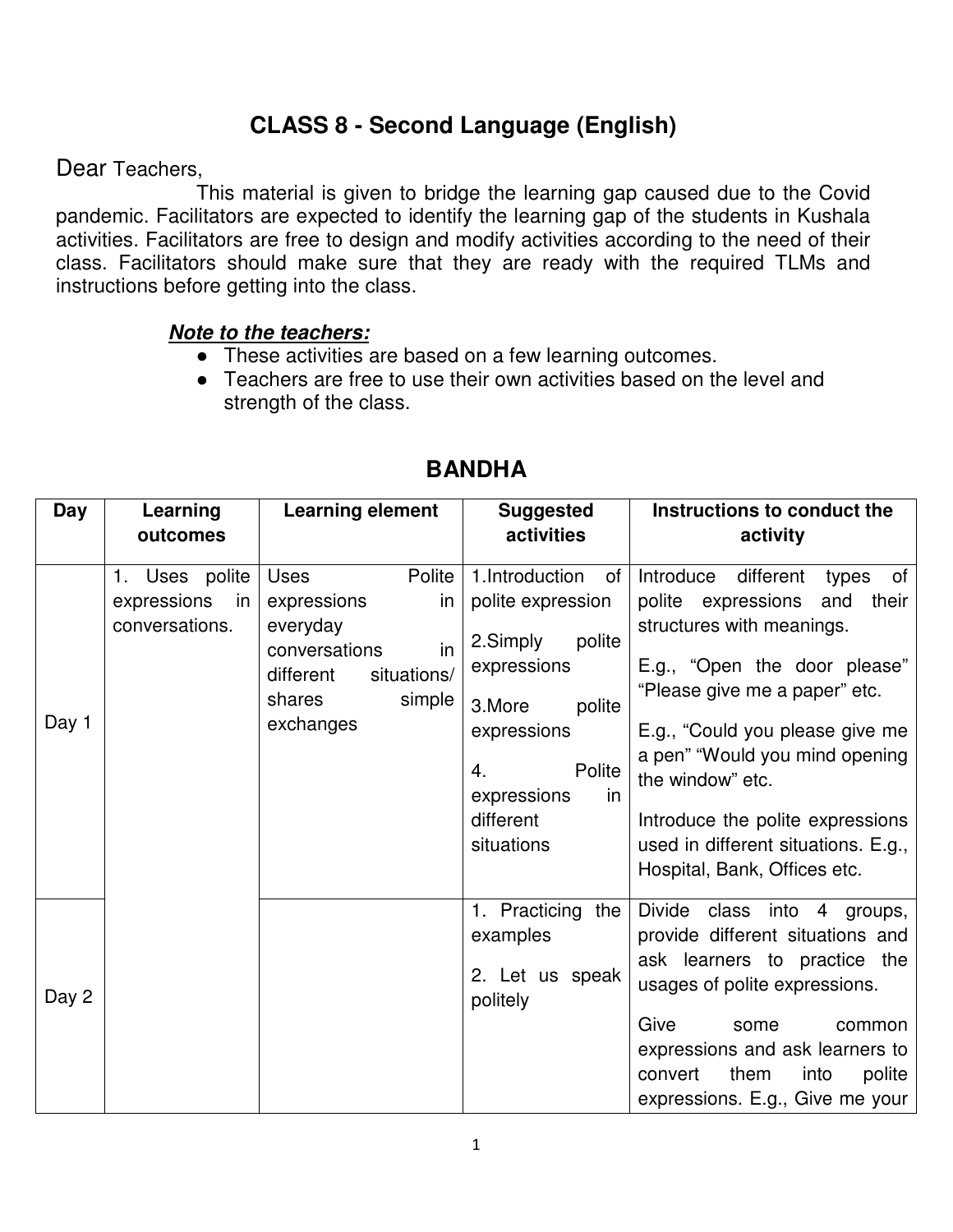|       |                                                                                    |                                                                                                                                                                                              | 3. Be polite in<br>speaking                                                                                | pen. (Could you please give me<br>your pen?)                                                                                                                                                                                                                                                                                                                                                   |
|-------|------------------------------------------------------------------------------------|----------------------------------------------------------------------------------------------------------------------------------------------------------------------------------------------|------------------------------------------------------------------------------------------------------------|------------------------------------------------------------------------------------------------------------------------------------------------------------------------------------------------------------------------------------------------------------------------------------------------------------------------------------------------------------------------------------------------|
|       |                                                                                    |                                                                                                                                                                                              | 4. Polite words<br>with professionals                                                                      | Introduce different types<br>of<br>polite expressions used while<br>speaking<br>with<br>different<br>professionals. (E.g., with Police,<br>nurse, teacher etc.)                                                                                                                                                                                                                                |
| Day 3 | 2. Engages<br>in<br>conversation<br>with people<br>of<br>different<br>professions. | Uses given dialogues<br>different<br>related<br>to<br>professions to enact /<br>comprehend<br>the<br>dialogues<br>and<br>answers<br>comprehension<br>questions based<br>on<br>the dialogues. | 1. Role play<br>2. Dialogue cards<br>3. Response<br>to<br>the situation<br>4. Let us meet<br>professionals | Provide different situations to<br>learner with 2 or 3 characters.<br>Learners speak according to the<br>situation.<br>Facilitator<br>makes<br>corrections if necessary. E.g.,<br>Patient consulting doctor. etc.<br>Use dialogue cards with 2 or 3<br>exchanges and do the activity<br>as above.<br>Assign a learner, role of any<br>profession; let other students<br>converse with him/her. |
| Day 4 |                                                                                    |                                                                                                                                                                                              | 1. Skit<br>2. Enact the scene<br>3. Here<br>is<br>a<br>situation                                           | Create a situation where all<br>perform<br>(EX:<br>students<br>can<br>market) and make learner to<br>speak with people of different<br>professions.                                                                                                                                                                                                                                            |
|       |                                                                                    |                                                                                                                                                                                              | with<br>4. Ask<br>professionals                                                                            | Use<br>any<br>means<br>(Dialogue<br>cards, audio clips, and video) to<br>learners to act<br>make<br>and<br>engage in conversations.                                                                                                                                                                                                                                                            |
|       |                                                                                    |                                                                                                                                                                                              |                                                                                                            | Assign learner, role of any<br>profession, let other students<br>his/her<br>ask questions about<br>profession.                                                                                                                                                                                                                                                                                 |
| Day 5 |                                                                                    | Responds<br>to<br>questions related<br>to<br>different professions                                                                                                                           | 1.1<br>am<br>(Any<br>profession)                                                                           | Write different professions in<br>chits & put it in a box. Learners<br>select a chit and enact as per                                                                                                                                                                                                                                                                                          |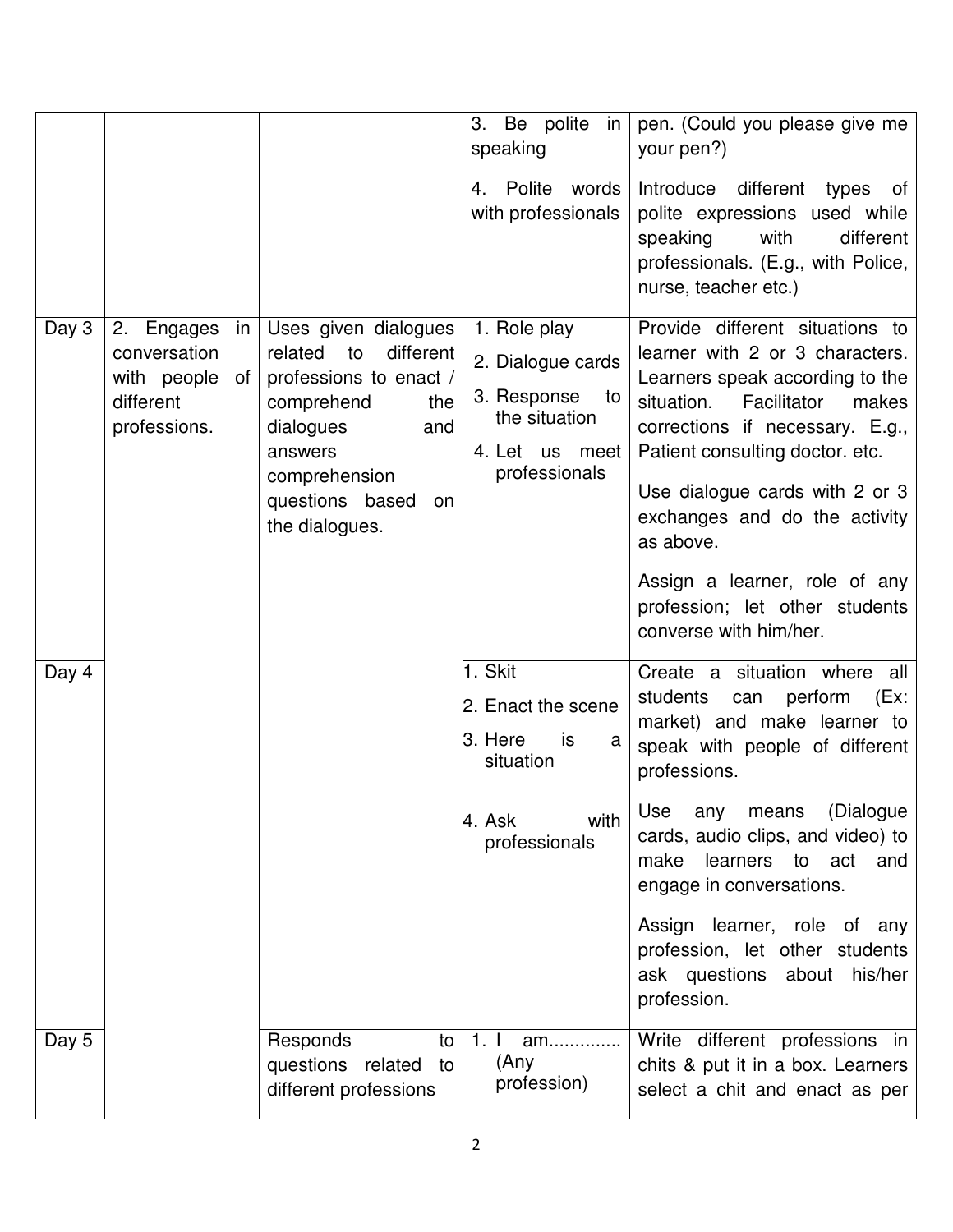|       |                                                                           |                                                                                   | 2. Ask me about<br>my job<br>3. What you do?<br>4. Do you know<br>my work?                                                                    | the chit. Others ask questions<br>about that profession. He/she<br>responds to those questions.<br>Make sure that learners speak<br>about different professions and<br>ask questions related to it.<br>Provide necessary information if<br>required.                                                                                                                                                                                                                           |
|-------|---------------------------------------------------------------------------|-----------------------------------------------------------------------------------|-----------------------------------------------------------------------------------------------------------------------------------------------|--------------------------------------------------------------------------------------------------------------------------------------------------------------------------------------------------------------------------------------------------------------------------------------------------------------------------------------------------------------------------------------------------------------------------------------------------------------------------------|
| Day 6 | 3.<br>Uses<br>appropriate<br>grammatical<br>forms<br>in<br>communication. | Uses appropriate Verb<br>forms/<br>adjectival<br>possessive<br>forms/<br>pronouns | 1. Change<br>the time<br>line<br>2. Time<br>activity<br>3. Change<br>the<br>word<br>according<br>to the time.<br>change<br>4. I<br>with time! | Narrate any incident in simple<br>present tense in 4-5 sentences.<br>Then change it to simple past<br>tense. Give one more incident<br>and ask learner to change the<br>tense.<br>Draw a time line on the board<br>and mark past, present & future<br>Learners<br>change<br>time.<br>the<br>words according to the time and<br>write under the time line.<br>Provide words in chits. Learners<br>change same words into other<br>tenses.                                       |
| Day 7 |                                                                           |                                                                                   | 1. You<br>can<br>compare<br>2.<br>Compare<br>the $\vert$<br>objects<br>3. Compare<br>the<br>pictures<br>4. My words and<br>your<br>comparison | TLMs,<br>Using<br>appropriate<br>introduce the three forms of<br>like,<br>tall,<br>taller,<br>comparison<br>tallest etc. Explain<br>how it<br>changes<br>according<br>the<br>to<br>degree of comparison. Then ask<br>learners to write comparisons<br>using at least 5 adjectives.<br>Use objects available in the<br>surrounding and use them to<br>comparison. E.g., this book is<br>smaller than that one etc<br>Divide the class into 3 or 4<br>groups. One group provides |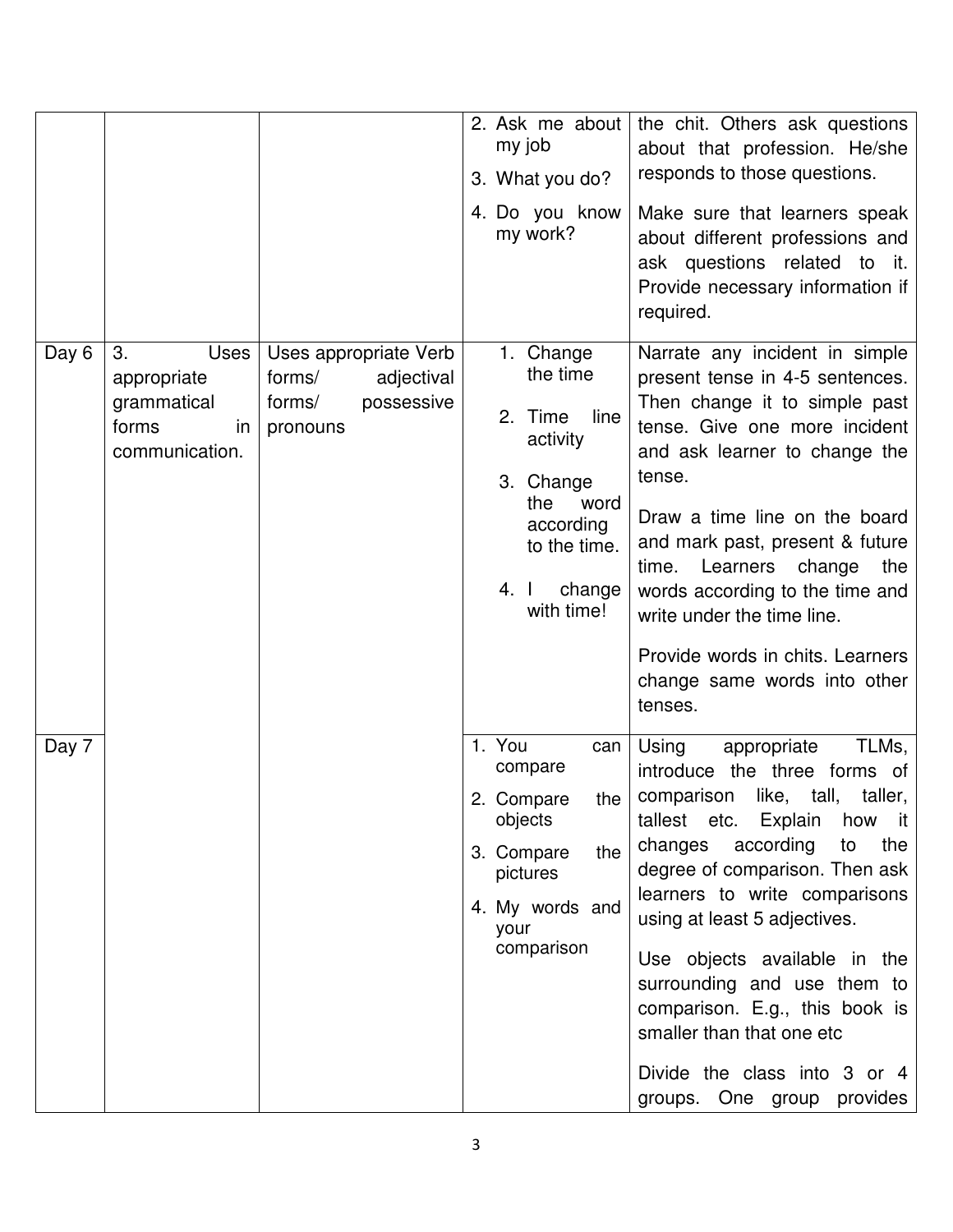| Day 8     |                                                 |                                                                                                                           | 1. Is this yours?                                                                                                             | adjectives to other group, the<br>other group uses those words to<br>compare.<br>Learners stand in a circle, one                                                                                                                                                                                                                                                |
|-----------|-------------------------------------------------|---------------------------------------------------------------------------------------------------------------------------|-------------------------------------------------------------------------------------------------------------------------------|-----------------------------------------------------------------------------------------------------------------------------------------------------------------------------------------------------------------------------------------------------------------------------------------------------------------------------------------------------------------|
|           |                                                 |                                                                                                                           | Game<br>2. Find the owner<br>game<br>3. Yes its mine,<br>no its not mine<br>4. Words<br>of<br>possessions                     | learner stands in the middle,<br>shows any object (e.g., bag) and<br>asks anyone in the circle "Is this<br>your bag?" gets reply as "No it's<br>not mine" "yes it's mine"<br>"it's<br>his/her"<br>etc.<br>Learners<br>use<br>appropriate personal pronoun.<br>Introduce<br>the<br>words<br>οf<br>possessions<br>which<br>learners<br>missed out in games.       |
| Day 9     | Narrates<br>4.<br>stories<br>real<br>incidents. | life<br><b>Narrates</b><br>real<br>situation from one's<br>own life / narrates a<br>story read<br>from<br>a<br>book/ film | 1. Unforgettable<br>incidents<br>2. My<br>special<br>birthday<br>3. Favorite<br>celebration<br>4. My<br>favorite<br>festival. | Ask learners to narrate any real<br>Memory of<br>incident. E.g.,<br>monsoon days. Learners narrate<br>in 4-5 simple sentences.<br>Ask learners to narrate<br>the<br>special things done on their<br>birthdays.<br>Ask learners to narrate their<br>favorite celebration at school.<br>Ask learners to narrate their<br>favorite festival celebrated at<br>home. |
| Day<br>10 |                                                 |                                                                                                                           | 1. My<br>favorite<br>film<br>favorite<br>2. My<br>story.<br>favorite<br>3. My<br>person<br>4. My<br>good<br>habits            | Ask learners to narrate the story<br>of their favourite movie or book<br>in a few sentences.<br>Ask learners to narrate about<br>their favourite story, person and<br>good habits in a few sentences.<br>Focus<br>narrative<br>skills.<br>on<br>Encourage learners to use own<br>sentences.                                                                     |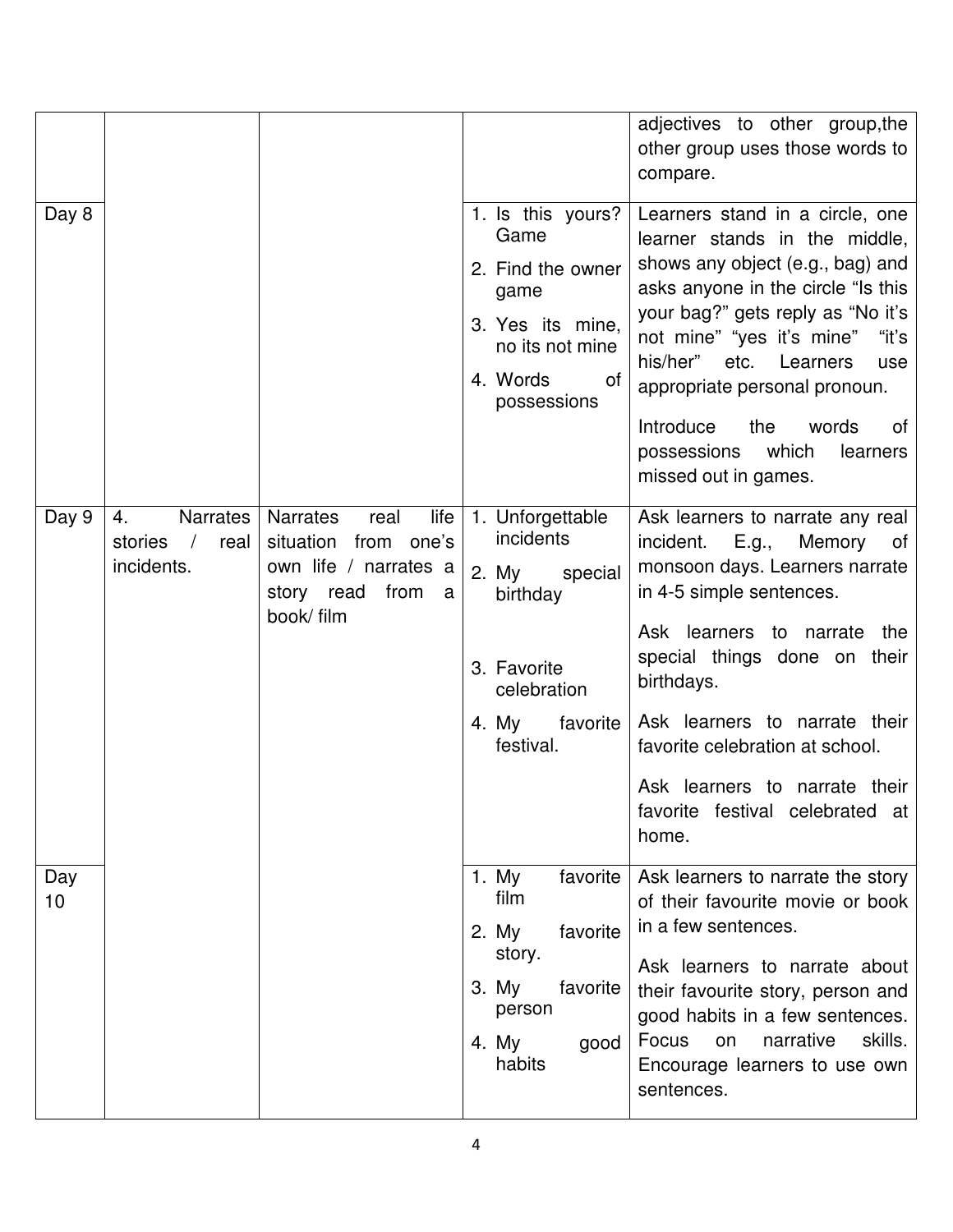| Day<br>11 | Participates  <br>5.<br>different<br>in.<br>activities<br>organised<br>by<br>school.                           | Debates on the given<br>topic/ organises ideas/<br>completes/<br>writes<br>short rhymes                                                                                                | 1. Advantages of<br>TV<br>2. Disadvantages<br>of mobile.<br>3. My holidays<br>4. Participate<br>in<br>debate                                                                   | Ask each learner to tell one<br>advantage of TV. List points on<br>the board.<br>Ask learners to speak a few<br>on the<br>topic<br>sentences<br>ʻMy<br>Make<br>holidays'.<br>necessary<br>corrections, if needed<br>Give a topic relevant to $7th$ std<br>learners and make two groups<br>and conduct debate.<br>E.g., Pros & cons of online<br>learning.                                    |
|-----------|----------------------------------------------------------------------------------------------------------------|----------------------------------------------------------------------------------------------------------------------------------------------------------------------------------------|--------------------------------------------------------------------------------------------------------------------------------------------------------------------------------|----------------------------------------------------------------------------------------------------------------------------------------------------------------------------------------------------------------------------------------------------------------------------------------------------------------------------------------------------------------------------------------------|
| Day<br>12 |                                                                                                                |                                                                                                                                                                                        | 1. Poem writing<br>2. Complete<br>the<br>rhyme<br>3. Change<br>the<br>poem lyrics<br>4. Write<br>rhyme<br>with<br>given<br>clues                                               | Describe/ Display any picture in<br>the classroom then ask learners<br>to write a poem/ rhyme on that<br>picture. E.g., sunset scene /<br>sketch of village life.<br>incomplete<br>Give an<br>rhyme.<br>Learners complete the rhyme by<br>filling the blanks.<br>Ask learners to change the lyrics<br>by replacing<br>of poem<br>with<br>suitable alternative words.                         |
| Day<br>13 | 6.<br>critically<br>and<br>responds<br>to<br>questions based<br>on texts, events.<br>character<br>or<br>ideas. | Thinks   Discusses<br>events<br>$\sqrt{2}$<br>guesses<br>causes for a historical<br>event<br>narrates<br>$\sqrt{2}$<br>causes and effects of<br>events/<br>narrate<br>familiar stories | Historical   1. Discussion<br>2. Guess<br>the<br>of<br>causes<br>event.<br>3. Narrate<br>the<br>effects<br>of<br>events.<br>4. Imagine<br>yourself as a<br>freedom<br>fighter. | Narrate any historical event and<br>ask critical questions. E.g.,<br>Jallianwala Bagh massacre<br>event. Why did this incident<br>happen? How did it affect the<br>freedom struggle? How could<br>incident<br>have<br>been<br>this<br>prevented? Etc.<br>Narrate any other<br>historical<br>event, ask learners to guess the<br>causes and also the effects.<br>This activity can be done in |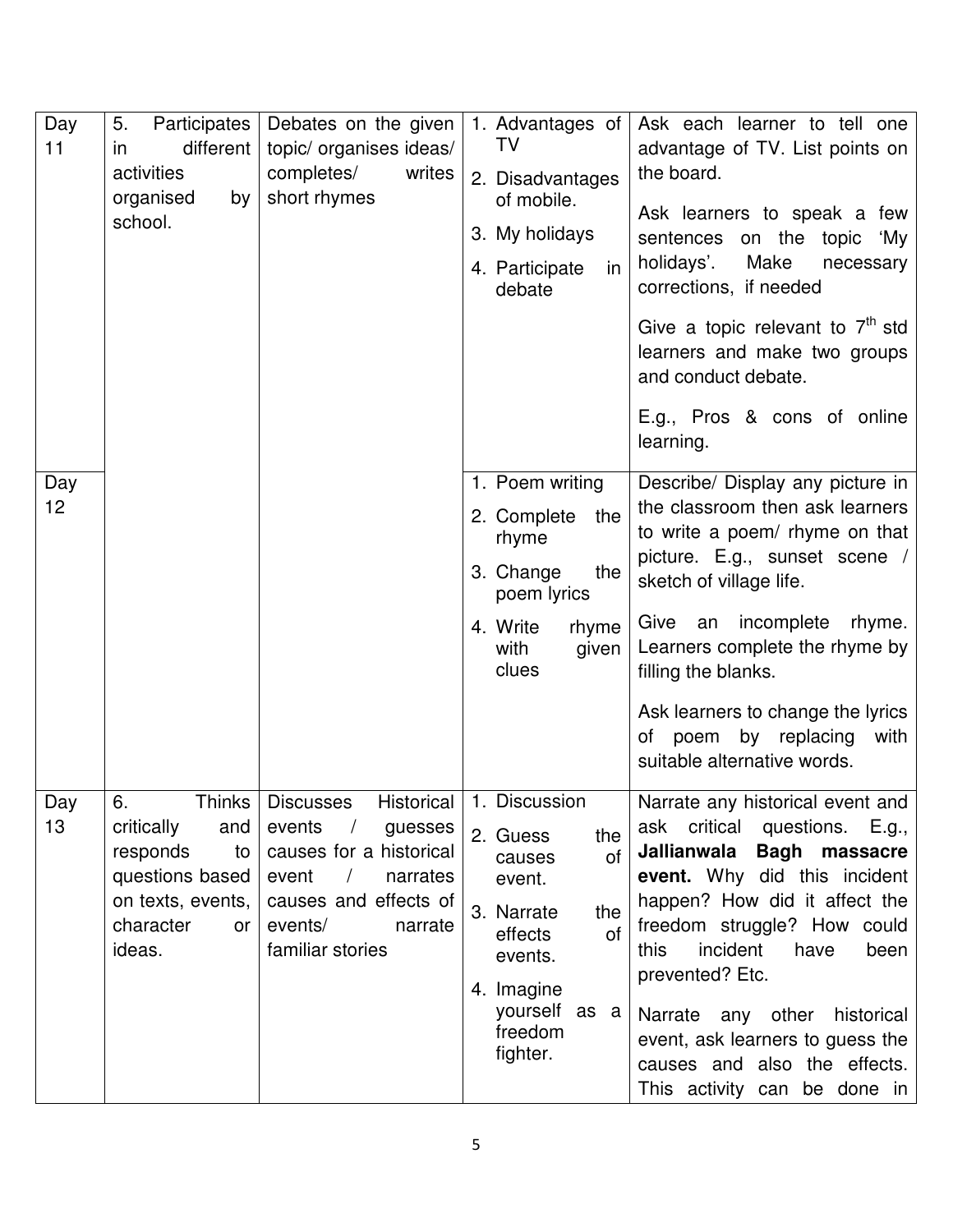|           |                                                                                                                  |                |         |                                                                                                                                                                    | group as well.                                                                                                                                                                                                                                                                                                                                                                                               |
|-----------|------------------------------------------------------------------------------------------------------------------|----------------|---------|--------------------------------------------------------------------------------------------------------------------------------------------------------------------|--------------------------------------------------------------------------------------------------------------------------------------------------------------------------------------------------------------------------------------------------------------------------------------------------------------------------------------------------------------------------------------------------------------|
|           |                                                                                                                  |                |         |                                                                                                                                                                    | Ask learner to imagine himself<br>to be a freedom fighter and<br>speak about his experiences.                                                                                                                                                                                                                                                                                                                |
| Day<br>14 |                                                                                                                  |                |         | 1. Discussion<br>2. Change<br>the<br>climax of the<br>story.                                                                                                       | Narrate any familiar story and<br>ask questions. E.g., "The Hare &<br>the Tortoise". Why did the rabbit<br>sleep in the midway?                                                                                                                                                                                                                                                                              |
|           |                                                                                                                  |                |         | 3. Change<br>the<br>characters<br>4. Comment<br>on                                                                                                                 | Would the rabbit have slept if it<br>with<br>had<br>run<br>other<br>some<br>animal?                                                                                                                                                                                                                                                                                                                          |
|           |                                                                                                                  |                |         | the characters.                                                                                                                                                    | Ask learners to change the<br>ending of the story with their<br>own idea.                                                                                                                                                                                                                                                                                                                                    |
|           |                                                                                                                  |                |         |                                                                                                                                                                    | Ask learners to change the story<br>by replacing the characters.<br>E.g., Instead of hare use fox or<br>panther etc.                                                                                                                                                                                                                                                                                         |
|           |                                                                                                                  |                |         |                                                                                                                                                                    | Ask learners to comment on the<br>behaviors of the characters of<br>the story.                                                                                                                                                                                                                                                                                                                               |
| Day<br>15 | 7. Reads aloud<br>stories / recites<br>with<br>poems<br>appropriate<br>pause intonation<br>and<br>pronunciation. | Reads<br>poems | stories | 1. Pick &<br>&<br>read<br>activity<br>2. I read your<br>story $/$ text.<br>3. Read<br>the<br>newspaper<br>aloud<br>4. Read the texts<br>glued<br>the<br>to<br>wall | Different types of text and<br>poems are put in a box. Learner<br>picks and reads aloud the with<br>proper pause, intonation and<br>pronunciation. Give necessary<br>feedback.<br>Provide<br>learners<br>newspaper<br>cuttings and ask them to read it<br>aloud.<br>Glue different types of texts on<br>the wall. Learners move to the<br>wall and read the texts aloud.<br>Instruct learners to collect any |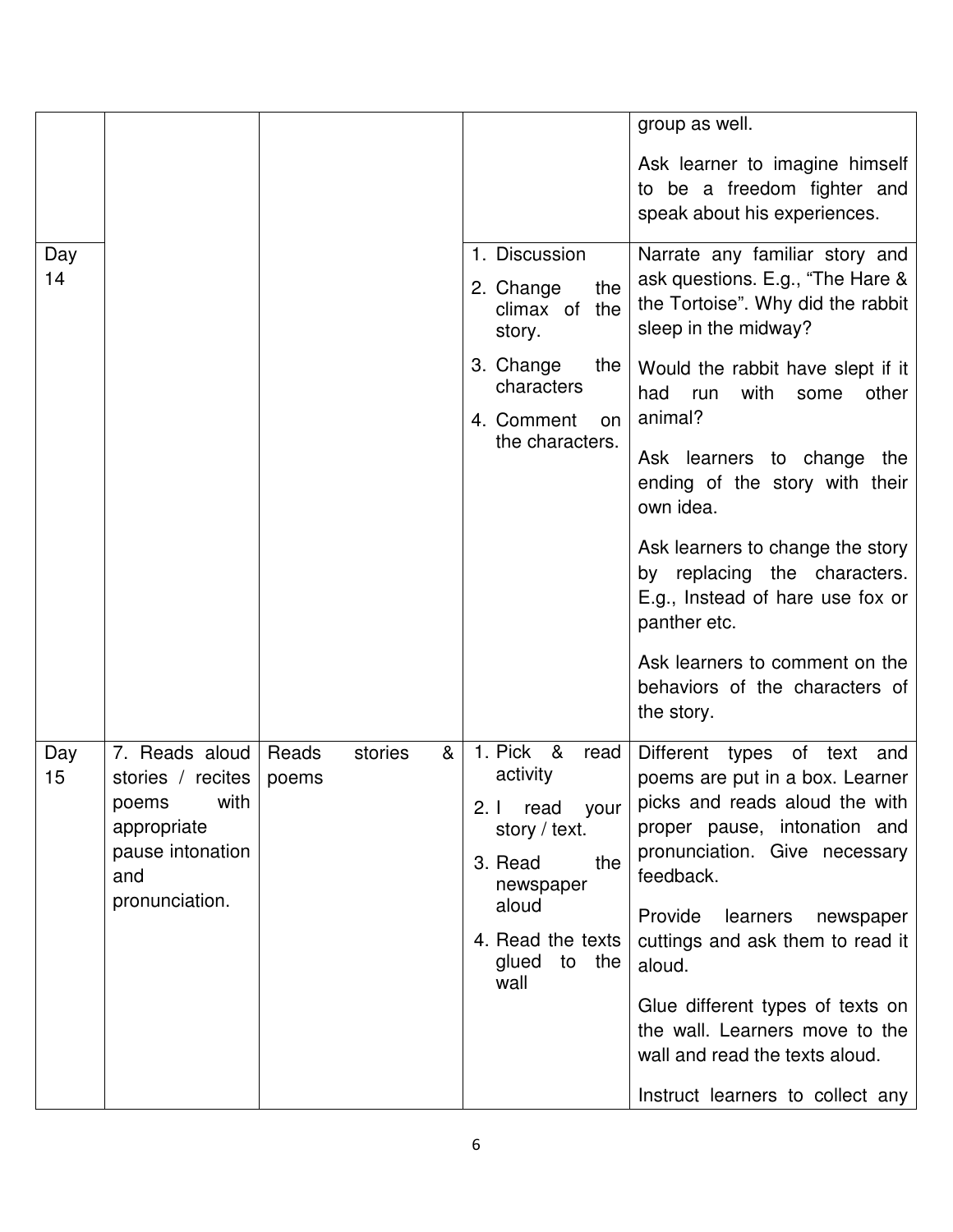| Loud reading<br>Day<br>1.<br>16<br>My partner's<br>2.<br>brought,<br>with<br>has<br>collection<br>3.<br>Read<br>the<br>surprise<br>Exchange<br>the<br>passage.<br>Observe<br>class.<br>Read<br>4.<br>a<br>familiar<br>passage<br>class.<br>textbook.<br>Reads<br>Day<br>Reads<br>and<br>1. Reading<br>8.<br>enjoys<br>a<br>comics<br>17<br>variety of texts<br>Comic<br>books/ short<br>for pleasure. Ex:<br>stories / fairy tales<br>2. Reading small<br>comic<br>stories,<br>story cards.<br>fairy tales etc. |  |  |                  | story or poem for the next class.                                                                                                                                                                                                                                                                                                        |
|-----------------------------------------------------------------------------------------------------------------------------------------------------------------------------------------------------------------------------------------------------------------------------------------------------------------------------------------------------------------------------------------------------------------------------------------------------------------------------------------------------------------|--|--|------------------|------------------------------------------------------------------------------------------------------------------------------------------------------------------------------------------------------------------------------------------------------------------------------------------------------------------------------------------|
|                                                                                                                                                                                                                                                                                                                                                                                                                                                                                                                 |  |  |                  | Ask the learner to read the<br>story/poem aloud which he/she<br>proper<br>intonation and pronunciation.<br>texts,<br>ask<br>learners to read it aloud to the<br>the<br>pronunciation & intonation.<br>Provide passage and ask them<br>to read it aloud to the whole<br>Ask learner to read any familiar<br>passage aloud. E.g., from the |
| names of the<br>cards.<br>Learners<br>read<br>characters<br>0f<br>understand it.<br>story and read<br>again.<br>4. Read a fairy   names of the characters in the<br>tale<br>story and read it again.<br>it in groups.                                                                                                                                                                                                                                                                                           |  |  | 3. Change<br>the | Divide class into 3 groups. Give<br>a comic strip/ stories to read in<br>group then let learners share<br>their opinion about the comic.<br>Provide learner with small story<br>and<br>Ask learners to change the<br>Provide 3-4 small fairy tale<br>stories and ask learners to read                                                    |
| Day<br>1. Enact the story<br>18<br>2. Dialogues<br>0f<br>the story.<br>3. Favorite<br>fairy<br>class.<br>tale.<br>Ask learners<br>to<br>4. Let me tell a                                                                                                                                                                                                                                                                                                                                                        |  |  |                  | Help the learners prepare role-<br>play based on the story read the<br>previous day and practice in<br>groups and enact it to the whole<br>repeat<br>the                                                                                                                                                                                 |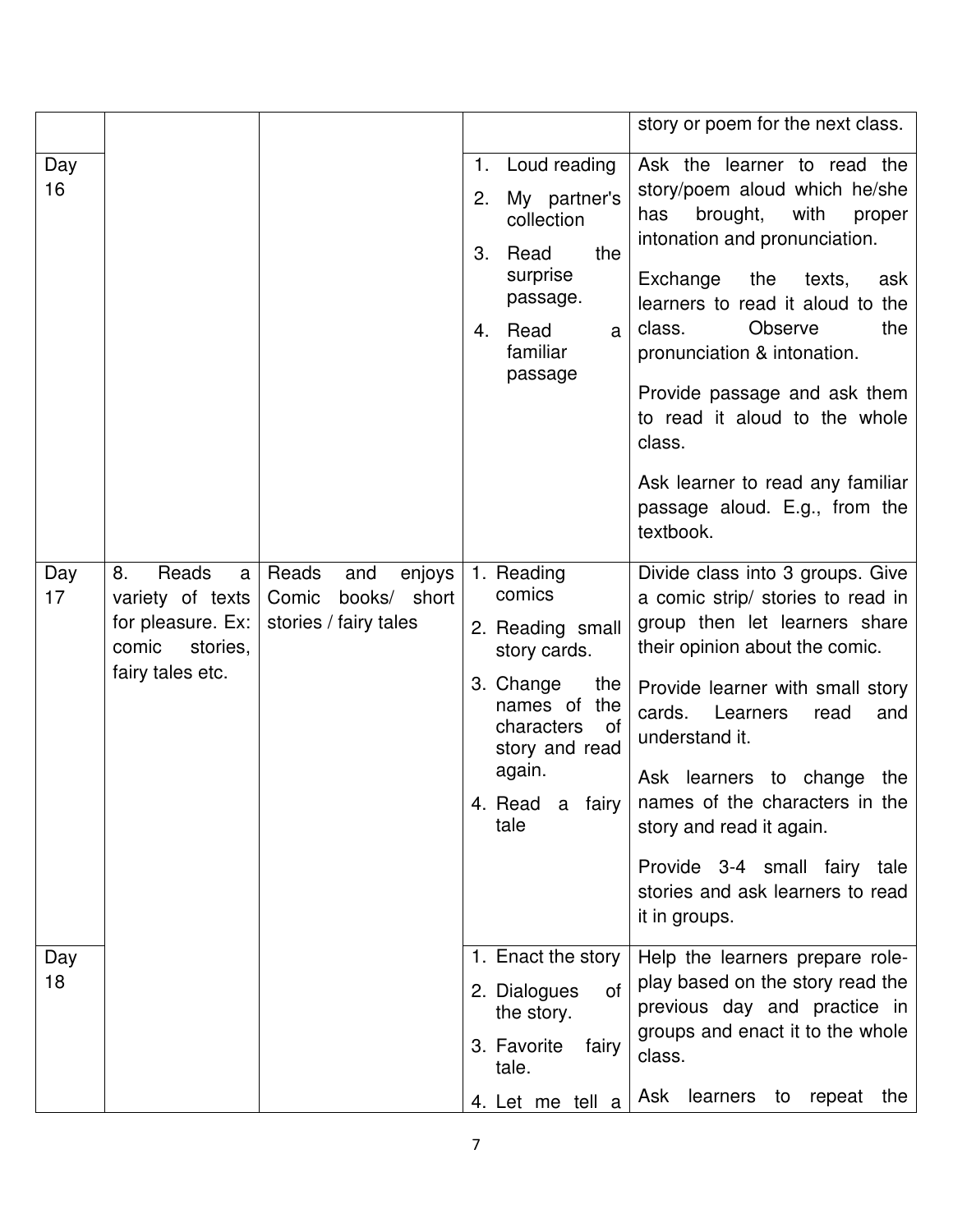|           |                                                          |                                                                                                                                              | poem                                                                                                                                  | dialogues from the story. (group<br>activity)<br>Ask learners to tell their favorite<br>fairy tales in a few sentences.<br>Ask learners to read / tell their<br>favorite poem.                                                                                                                                                                            |
|-----------|----------------------------------------------------------|----------------------------------------------------------------------------------------------------------------------------------------------|---------------------------------------------------------------------------------------------------------------------------------------|-----------------------------------------------------------------------------------------------------------------------------------------------------------------------------------------------------------------------------------------------------------------------------------------------------------------------------------------------------------|
| Day<br>19 | 9. Identifies the<br>different<br>types<br>of sentences. | Identifies/<br>uses<br>different<br>types<br>0f<br>sentences/<br>changes<br>of<br>types<br>sentences<br>from<br>one<br>type<br>to<br>another | 1. Introduction<br>2. Examples<br>3. Add<br>an<br>example<br>4. Categorize the<br>sentences                                           | Introduce<br>different<br>of<br>types<br>(assertive,<br>sentences.<br>interrogative,<br>exclamatory,<br>imperative)<br>Introduce multiple examples for<br>each types of sentence.<br>Learners add one example each<br>to different types of sentence.<br>Provide chits with different types<br>sentence.<br>Learners<br>of<br>categorise it into 4 types. |
| Day<br>20 |                                                          |                                                                                                                                              | 1. Put me in the<br>right box<br>2. Can you label<br>my type?<br>3. Where<br>belong to?<br>4. Tell me what<br>kind<br>of<br>sentence. | Place 4<br>boxes on<br>the table<br>labeled<br>with<br>the<br>types<br>of<br>sentences. Give chits in which<br>different types of sentences are<br>written. Learner categorizes and<br>the<br>chits<br>drops<br>into<br>the<br>respective box.<br>Provide opportunities to learners<br>to give own examples.                                              |
| Day<br>21 |                                                          |                                                                                                                                              | 1. Change me<br>2. Let us change<br>the type<br>3. Complete<br>the<br>sentence.<br>4. One situation<br>& many type of<br>sentences    | Divide class into 4-5 groups,<br>give different types of sentences<br>to the groups, and ask them to<br>change it to any other type of<br>sentence. E.g., "This is a table"<br>can be changed as "Is this a<br>table?" etc.<br>Provide incomplete examples to                                                                                             |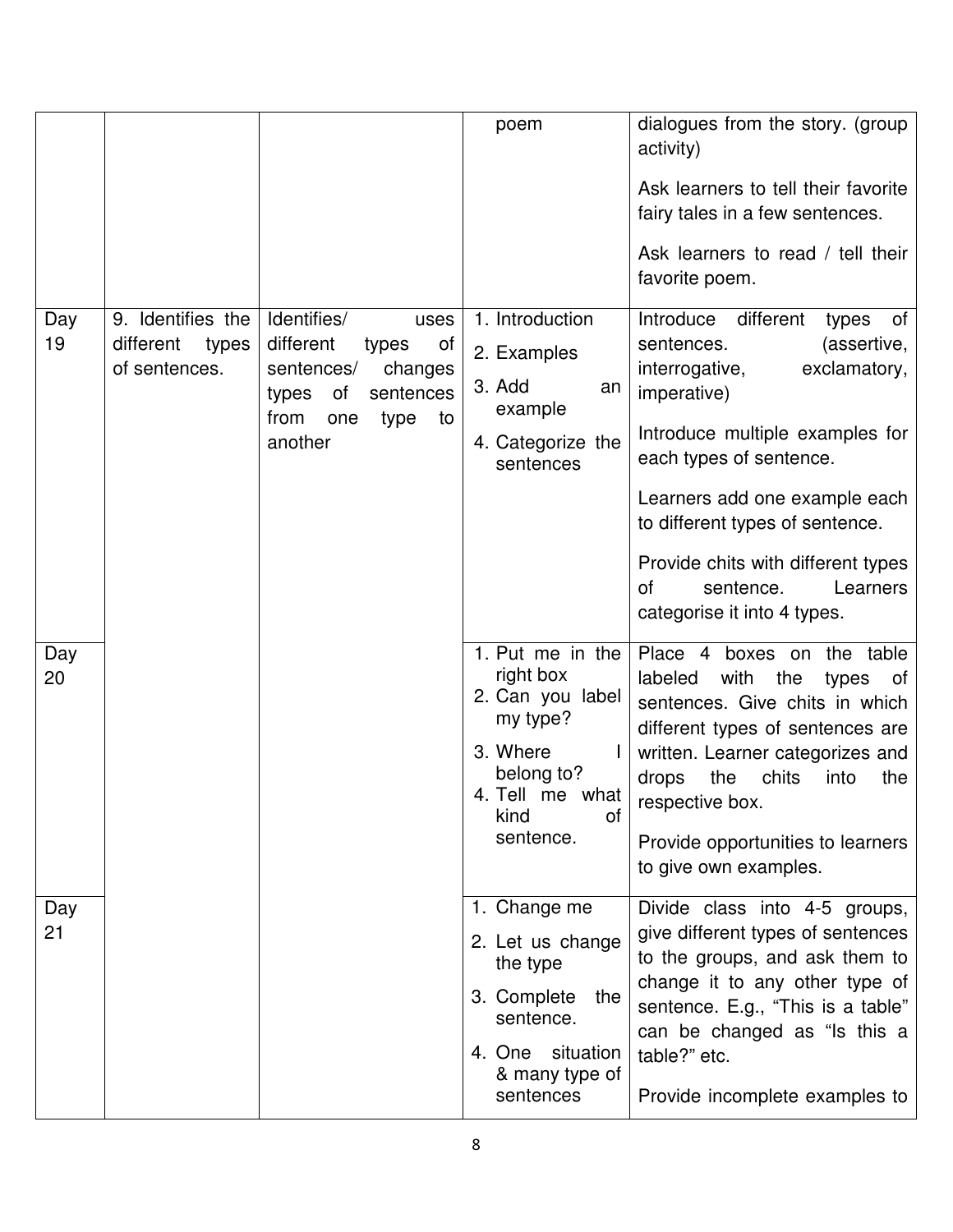|           |                                                                         |                                                                                                                                  |                                                                                                                                                                                          | different type of sentences.<br>Learners complete it according<br>to the type.<br>Provide<br>situation<br>one<br>and<br>introduce<br>different<br>type<br>Οf<br>sentences for it. Let learners<br>give more examples.<br>E.g., 'This is a beautiful rose'<br>'Oh what a beautiful rose!' 'is<br>this a beautiful rose?' etc                                                                                                                                      |
|-----------|-------------------------------------------------------------------------|----------------------------------------------------------------------------------------------------------------------------------|------------------------------------------------------------------------------------------------------------------------------------------------------------------------------------------|------------------------------------------------------------------------------------------------------------------------------------------------------------------------------------------------------------------------------------------------------------------------------------------------------------------------------------------------------------------------------------------------------------------------------------------------------------------|
| Day<br>22 | Refers<br>10.<br>to<br>dictionary<br>for<br>meaning<br>and<br>spelling. | Uses Dictionary to find<br>meaning/<br>arranges<br>words<br>dictionary<br>$\mathsf{in}$<br>order/ finds synonyms<br>and antonyms | 1. Find<br>the<br>meaning<br>the<br>2. Arrange<br>the<br>words in<br>dictionary<br>order.<br>3. Reverse<br>the<br>alphabetical<br>order<br>5<br>4. Find<br>for<br>synonyms<br>each word. | Divide class into 3 to 4 groups<br>then give them a list of 20<br>unfamiliar words, ask them to<br>find meaning in a given span of<br>time. Give inputs regarding the<br>usage of dictionary.<br>Give<br>explanations<br>the<br>to<br>dictionary codes if necessary.<br>Give unfamiliar words to search.                                                                                                                                                         |
| Day<br>23 |                                                                         |                                                                                                                                  | 1. Arrange<br>our<br>list<br>right<br>in<br>order.<br>2. Find<br>antonyms<br>the<br>3. Write<br>sounds.<br>4. Introduce<br>the<br>unknown word                                           | Divide the class into 2 groups-<br>one group gives any random 10<br>words to another group, they<br>the   arrange them in alphabetical<br>order and find their meanings in<br>a given time.<br>Divide the class into 4 groups.<br>Give them list of 10 words, ask<br>them to write the phonetic<br>sounds using dictionary.<br>Ask Each group to introduce any<br>unknown word<br>using<br>one<br>dictionary.<br>Give<br>complete<br>information about the word. |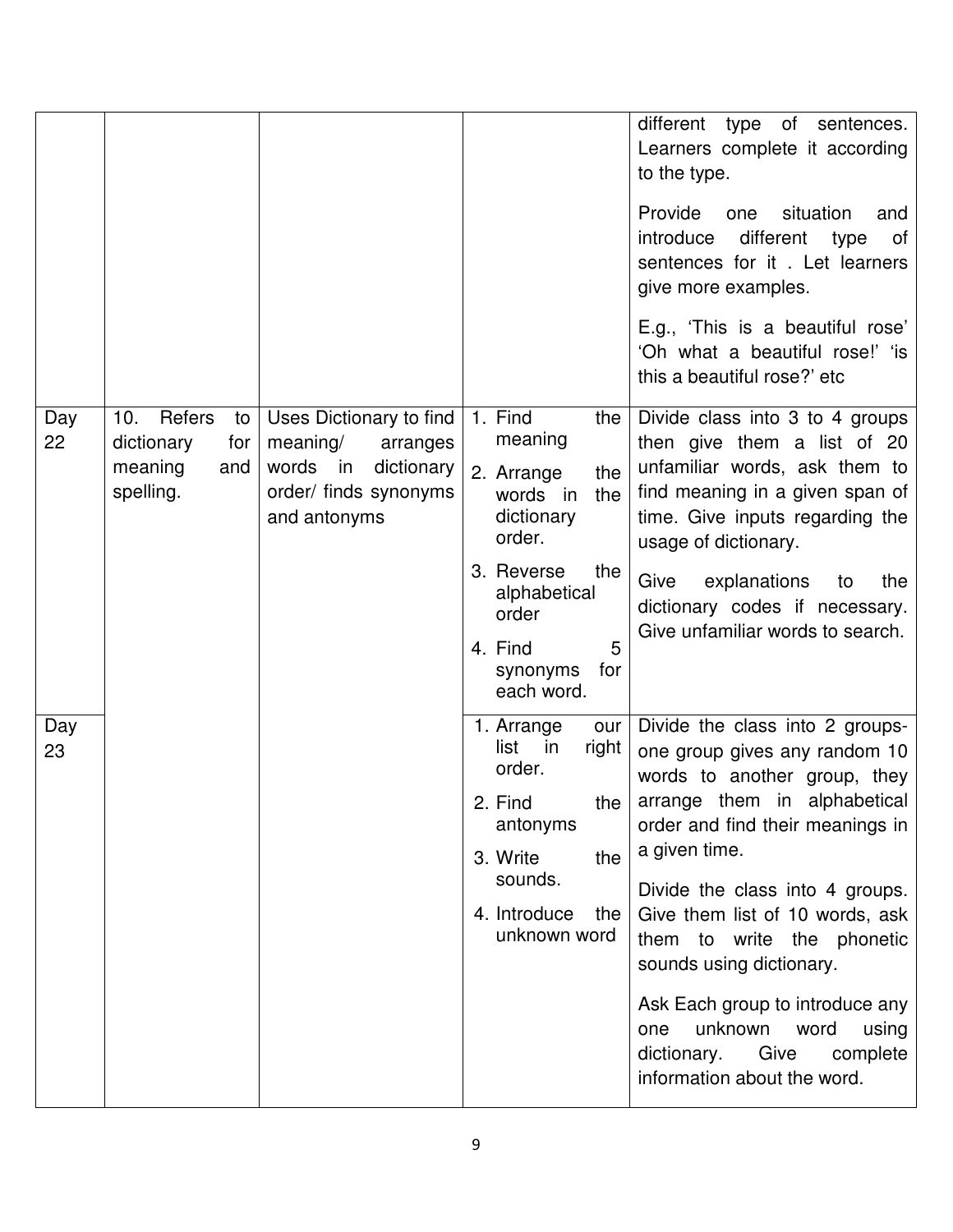| Day<br>24 |                                                                                                    |                                                                                                                                                                 | 1. Treasure word<br>game<br>2. Use the hints -<br>the<br>guess<br>word<br>3. Word<br>chain<br>game<br>4. Find<br>the<br>suffixes<br>prefixes                                                         | Divide class into 4-5 groups<br>then give clues about treasure<br>word. The group which finds the<br>word quickly is the winner. E.g.,<br>"I am an 8 letter word", "starts<br>with H", "people get medicine<br>here" etc. Use at least 25 words<br>from the 7 <sup>th</sup> std textbook.<br>Play the word chain game. (Like<br>anthyakshari)<br>Learners find right prefixes and<br>suffixes using the dictionary. |
|-----------|----------------------------------------------------------------------------------------------------|-----------------------------------------------------------------------------------------------------------------------------------------------------------------|------------------------------------------------------------------------------------------------------------------------------------------------------------------------------------------------------|---------------------------------------------------------------------------------------------------------------------------------------------------------------------------------------------------------------------------------------------------------------------------------------------------------------------------------------------------------------------------------------------------------------------|
| Day<br>25 | 11.<br><b>Infers</b><br>the<br>meaning<br>Οf<br>unfamiliar words<br>by reading them<br>in context. | <b>New</b><br>Recognises<br>words/ guesses their<br>meaning in context<br>while reading a text/<br>uses a dictionary to<br>finds the meaning of<br>the new word | 1. I can crack the<br>passage<br>2. List out<br>the<br>unfamiliar<br>words.<br>3. Guess<br>the<br>meaning.<br>4. Write<br>the<br>in<br>meaning<br>home<br>language                                   | Give a paragraph of 8-10 lines.<br>Learners read and underline the<br>unfamiliar words.<br>Ask learners to list out<br>the<br>unfamiliar<br>words<br>from<br>the<br>passage.<br>Guess the meaning of<br>the<br>unfamiliar words in English or<br>home language and write them.<br>Then read the passage again<br>and try to understand it.                                                                          |
| Day<br>26 |                                                                                                    |                                                                                                                                                                 | $ 1.$ Replace<br>the $\vert$<br>unfamiliar<br>words.<br>Rewrite<br>the<br>2.<br>in<br>passage<br>home<br>language<br>Translate<br>Β.<br>to<br>English<br>Substitute<br>the<br>4.<br>unknown<br>words | Learners replace the unfamiliar<br>words of the passage with the<br>guessed meaning. And try to<br>understand the passage.<br>Learners rewrite the passage in<br>their home language. Read it to<br>the whole class.<br>Ask learners to translate the<br>passage to English in simple<br>words.<br>Ask learners to read it again and<br>try to understand the unfamiliar<br>words.                                  |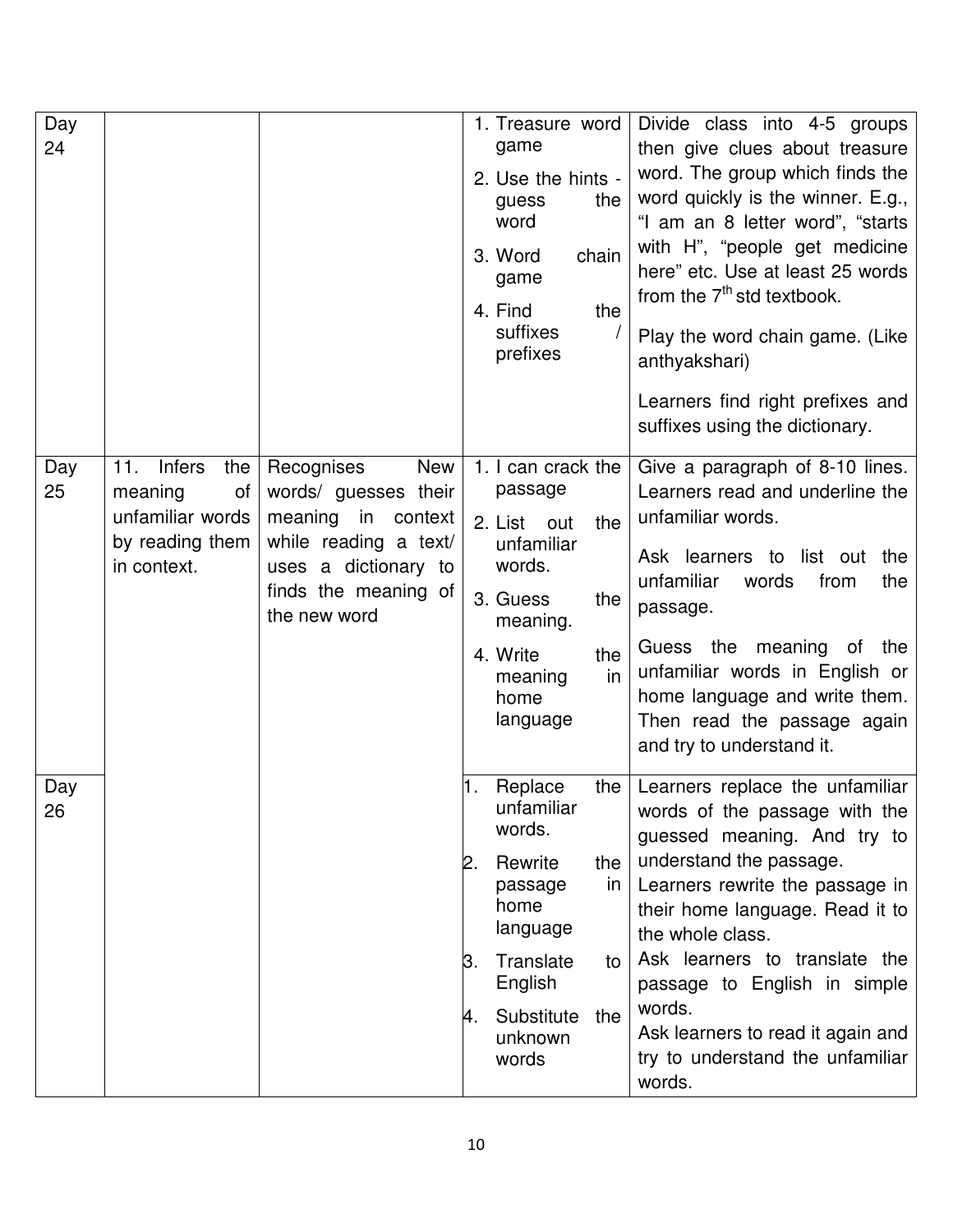| Day<br>27 |                                                                 |                                                                    | dictionary<br>2. Rewrite<br>the<br>with<br>passage<br>dictionary<br>meaning<br>3. Here<br>the<br>is<br>story<br>understood<br>4.1<br>the passage.                             | 1. Let us find in   Learners use a dictionary and<br>find the meaning of the new<br>words and compare it with their<br>quess. Learners rewrite<br>the<br>paragraph with actual meaning.<br>(Repeat activity with different<br>paragraphs for better practice)<br>The above mentioned 3 days'<br>series of activities for the same<br>learning outcome are to be done<br>using the same passage only.<br>Focus on the learning outcome.<br>Modify the activities according to<br>the need of the class |
|-----------|-----------------------------------------------------------------|--------------------------------------------------------------------|-------------------------------------------------------------------------------------------------------------------------------------------------------------------------------|-------------------------------------------------------------------------------------------------------------------------------------------------------------------------------------------------------------------------------------------------------------------------------------------------------------------------------------------------------------------------------------------------------------------------------------------------------------------------------------------------------|
| Day<br>28 | Writes<br>12.<br>notice,<br>formal<br>letters,<br>descriptions. | Writes/ completes<br>a<br><b>Notice</b>                            | 1. Observe<br>the<br>notices<br>the<br>2. List<br>out<br>features of a<br>notice<br>3. Complete<br>the<br>notices<br>4. Fill the details<br>of<br>given<br>a<br>notice        | Present different notices. Give<br>learners incomplete notice and<br>ask them to complete.<br>Learners list out the features of<br>a notice. E.g., date, matter,<br>conclusion etc.<br>by seeing a<br>sample notice.<br>Give incomplete notices to the<br>learner and ask them to fill the<br>blanks so as to get a meaningful<br>notice.                                                                                                                                                             |
| Day<br>29 |                                                                 | Identifies parts of a<br>formal letter / Writes a<br>formal Letter | 1. Letter writing<br>2. Introduction to<br>letter writing<br>3. Sample leave<br>letter<br>observation.<br>4. Copy the leave<br>letter<br>5. Write<br>leave<br>letter to class | Introduce formal letter writing.<br>Give importance to the aspects<br>of letter writing. E.g., writing<br>addressing,<br>date,<br>subject,<br>conclusion, signature etc.<br>Provide some sample formal<br>letters and ask learners<br>to<br>observe and note down the<br>features of the letter.<br>Provide one sample leave letter                                                                                                                                                                   |